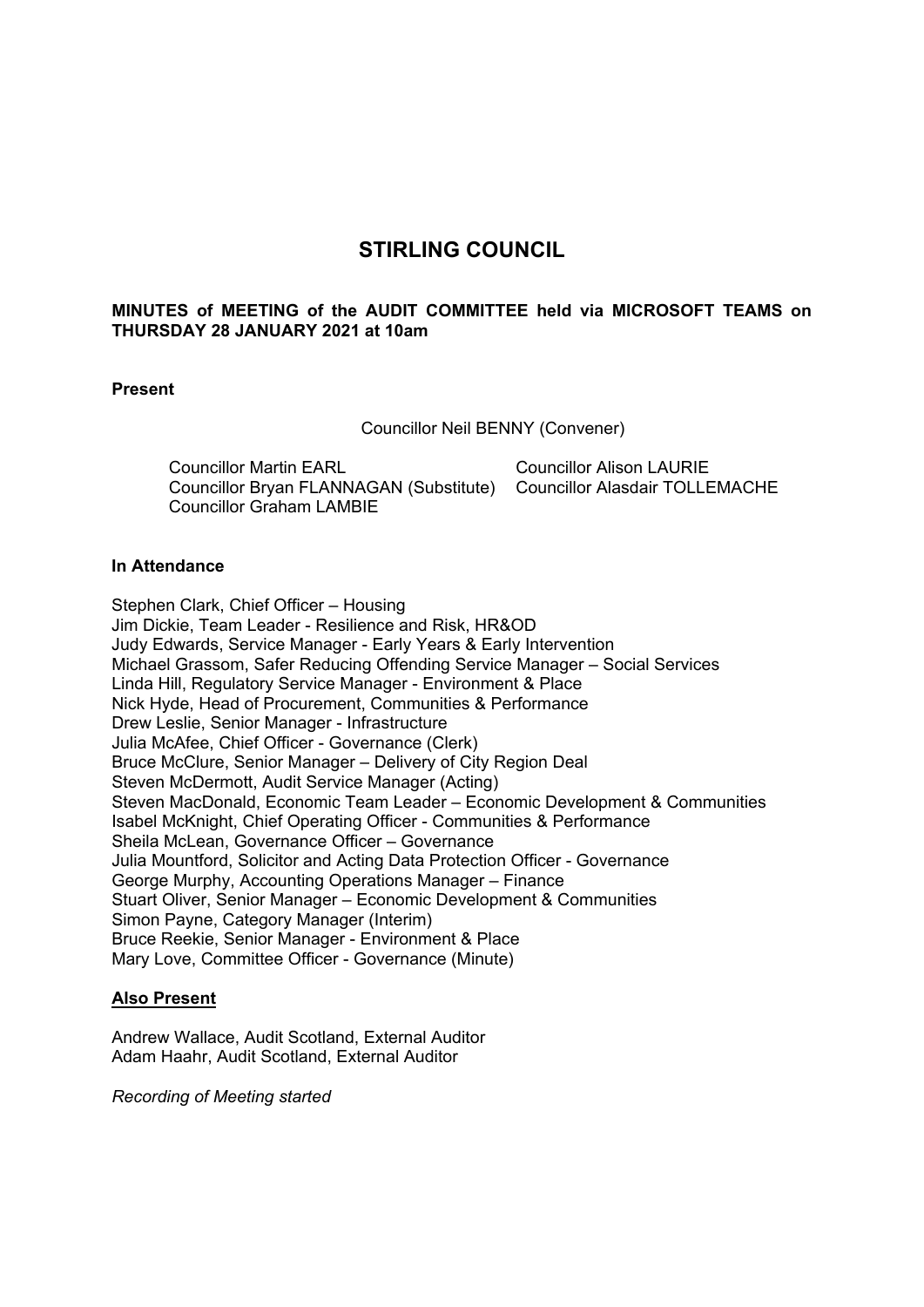Prior to the commencement of business, Councillor Benny, as Convener of the Audit Committee, welcomed and thanked everyone for attending the meeting via MS Teams. A statement was read to the meeting, providing detail on the procedures related to MS Teams and the protocols that both Members and Officers should adhere to throughout the meeting.

The Convener asked the Clerk to carry out a roll call of all Members participating in the meeting.

### **AC203 APOLOGIES AND SUBSTITUTIONS**

Apologies were received on behalf of Councillor Alastair Majury. Councillor Bryan Flannagan was in attendance as substitute for Councillor Majury.

### **AC204 DECLARATIONS OF INTEREST**

There were no declarations of interest.

#### **AC205 URGENT BUSINESS BROUGHT FORWARD BY THE CONVENER**

There were no items of urgent business.

# **AC206 MINUTES – AUDIT COMMITTEE**

The Minutes of the Audit Committee held on 26 November 2020 were submitted for approval.

#### **Decision**

The Audit Committee agreed to approve the Minutes of Meeting held on 26 November 2020 as an accurate record of proceedings.

# **AC207 ROLLING ACTION LOG**

The Rolling Action Log was submitted for review.

# **Decision**

The Audit Committee agreed to note the Rolling Action Log.

#### **AC208 RISK MANAGEMENT – STRATEGIC RISK REGISTER**

A report by the Chief Officer – HR&OD summarised the Strategic Risk Register, enabling Audit Committee members to examine the significant risks facing the Council and the risk treatments put in place to reduce the risks.

The Team Leader - Resilience and Risk introduced the report and responded to a number of questions.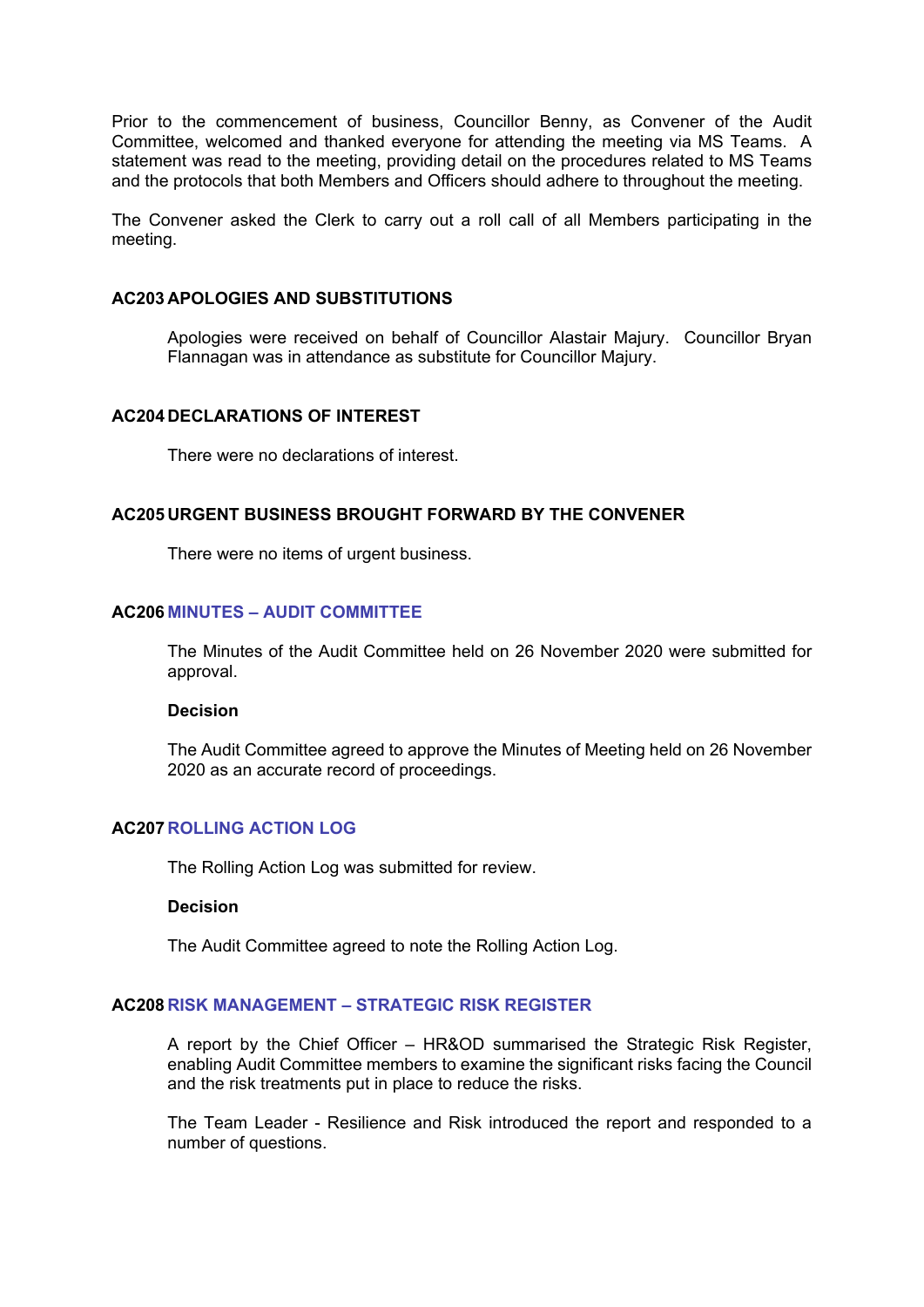It was noted that the Internal EU Exit Group reviewed the risks register every two weeks. The Service had uploaded relevant guidance information on to the Council's website to assist local businesses.

In response to a Member's question in relation to a Road Asset Management Plan for the forthcoming financial year, it was noted that a three year plan had been presented at the Environment & Housing Committee in September 2020 which included a 2020/21 plan and an indicative plan for the following two years, which would form the basis for the budget in the forthcoming year.

In depth discussion took place around the content of the risk register and the following actions were agreed:-

- 1. SR04 (SR15) Risk to funding grant provision for City Deal to be included.
- 2. SR14 Wording of risk descriptor to be reviewed.
- 3. SR09 Short-life Member/Officer working group to be reviewed to update risk regarding consultation process.
- 4. SR06 Consideration of adding a risk regarding Stirling Council's engagement with the community to be discussed with Risk Management Group.
- 5. Members Briefing to be arranged soon to update Members regarding scrutiny and accountability of EU exit actions and legislation.
- 6. Internal EU exit Group to be updated regarding risks relating to EU exit actions and legislation.
- 7. Update to be provided regarding working group status on consultation document.
- 8. Communications Plan to be shared with Members.

#### **Decision**

Committee agreed to note the risks within the Strategic Risk Register with specific attention to the scoring contained within Appendix 1.

(Reference: Report by Chief Officer – HR & OD dated 9 December 2020, submitted)

# **AC209STIRLING COUNCIL CONTRACT AND SUPPLIER MANAGEMENT FRAMEWORK - ANNUAL REPORT**

A report by the Chief Operating Officer – Communities and Performance set out a range of processes and guidelines to ensure that all of the Council's contracts were managed and monitored effectively, that sustainable outcomes were achieved and that best value was delivered.

The purpose of the report was to provide an annual update on the progress that had been achieved in relation to the Council's contract and supplier management since the CSM Framework was introduced.

The adoption of the Contract and Supplier Management (CSM) Framework had improved and formalised the processes for managing supplier performance across the Council and embedded these processes within the Council's procurement documentation.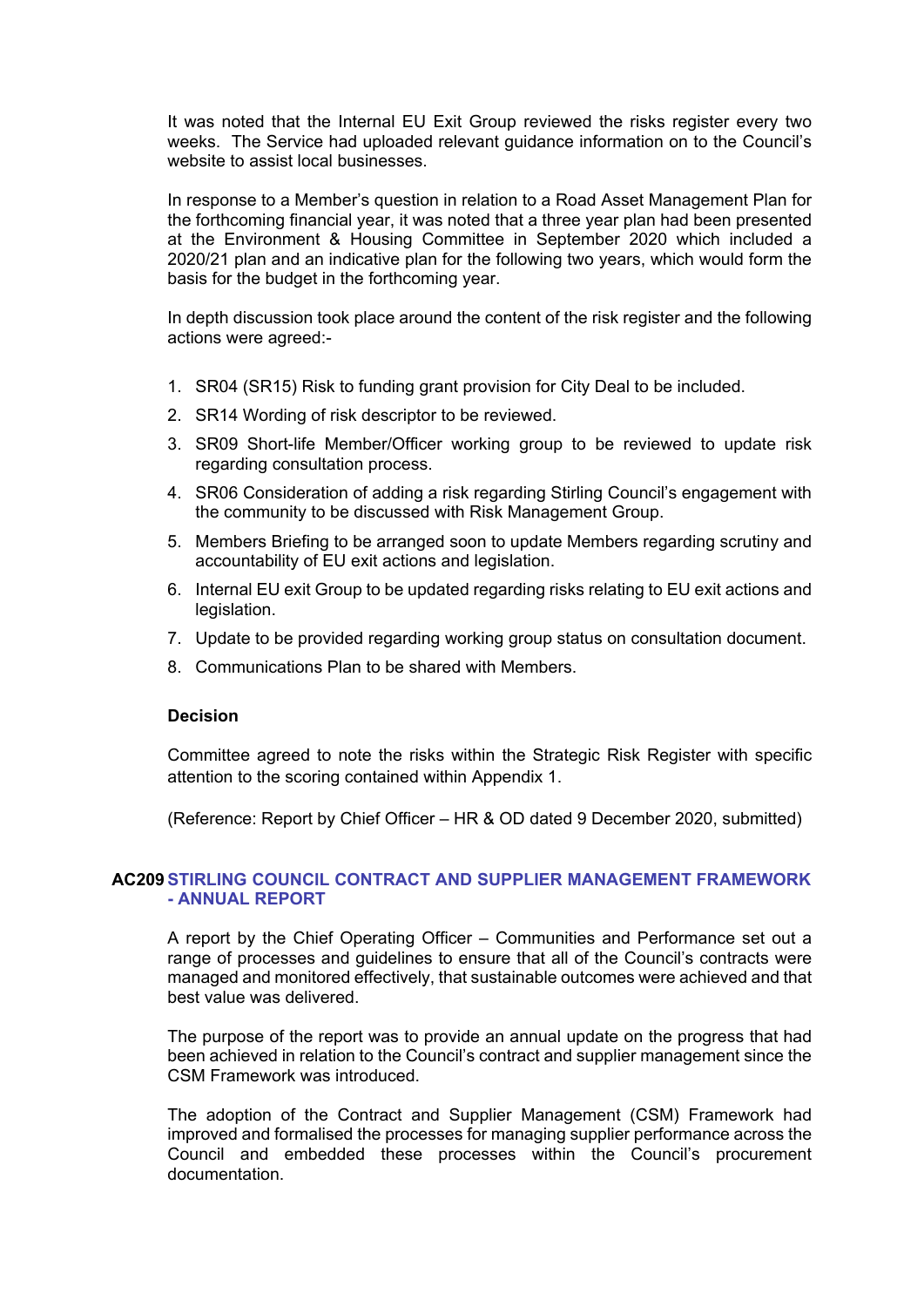The Category Manager (Interim) introduced the report and responded to a number of questions. In response to a particular question on Fairtrade representation, it was noted that a forthcoming supplier forum would have Fairtrade as a focus during one of its sessions.

Discussion took place around contracts and suppliers and it was agreed that future reports would include details of the increase in number of contracts and supplier engagement.

### **Decision**

.

Committee agreed to:

- 1. note the contents of the report; and
- 2. note that future reporting of the Stirling Council Contract and Supplier Management Framework Annual Report would be presented at Finance & Economy Committee.

(Reference: Report by Chief Operating Officer – Communities and Performance dated 14 December 2020, submitted)

# **AC210 INTERNAL AUDIT PROGRESS REPORT**

A report by the Chief Officer – Governance presented the Audit Committee with an update on progress made against the Internal Audit Risk Assessment & Plan 2020/21. It also provided details of Internal Audit reports that had been issued since the previous Internal Audit Progress Report was considered by the Audit Committee on 26 November 2020.

The Audit Manager (Interim) introduced the report and responded to a number of questions.

### **Internal Audit Review: Forth Valley and Lomond LEADER (November 2020)**

The operation of the Forth Valley & Lomond LEADER Programme for the accounting period from 16 October 2019 to 15 October 2020 was reviewed.

The specific objectives of the review were to:

- assess the extent of compliance with the Service Level Agreement during year to 15 October 2020;
- identify and review administrative costs submitted between 16 October 2019 and 15 October 2020, in order to assess compliance with the Service Level Agreement provisions and associated technical guidance; and
- identify and review a sample of projects that were approved during the year to 15 October 2020, in order to assess the extent of compliance with relevant SLA provisions.

One High and one Medium risk were identified.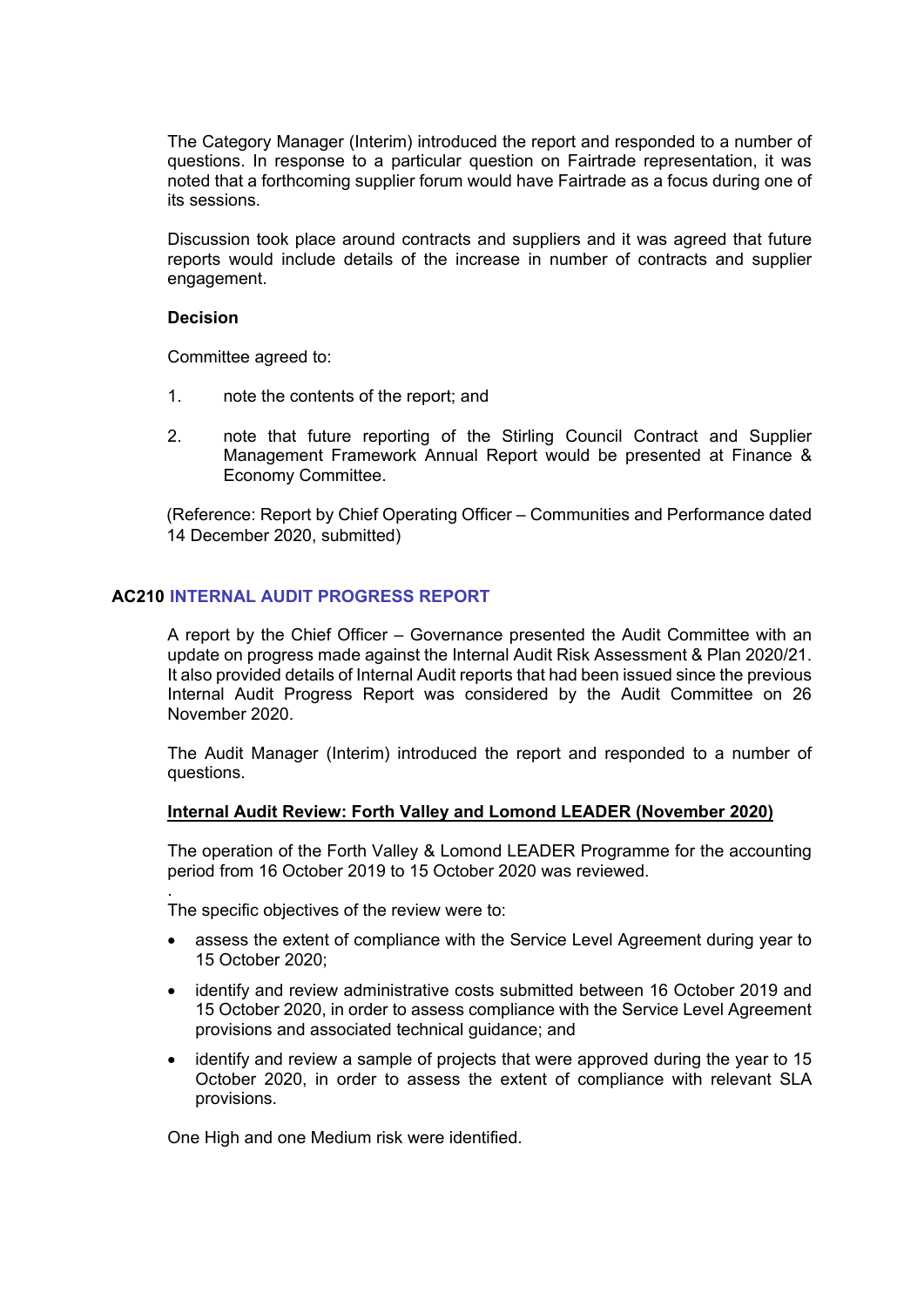The Audit opinion was that comprehensive assurance that the Council, as the Accountable Body for the Forth Valley & Lomond LEADER Programme, had undertaken the delegated function, as specified in the Service Level Agreement with the Scottish Government, during the year to 15 October 2020.

Members conveyed their congratulations and thanks to the team for their work in producing an impressive audit.

### **Decision**

Committee agreed to:

- 1. consider the findings, risks, recommendations and statements of assurance set out in the Internal Audit reports at Appendix 2; and
- 2. note the progress made with the Internal Audit Risk Assessment & Plan 2020/21 (including audit review work brought forward for completion from 2019/20), as set out in the Position Statement at Appendix 3.

(Reference: Report by Chief Officer – Governance dated 18 January 2021, submitted)

# **AC211 INTERNAL AUDIT RISK ASSESSMENT & PLAN 2020-21 – UPDATE**

A report by the Chief Officer – Governance provided the Audit Committee with information on the updated Internal Audit Plan 2020-21. It included details of the key factors that had impacted on Internal Audit resources and their allocation and the actions taken to address those issues. The report also provided an update on the current status and projections for the Internal Audit Plan 2020-21 and proposed revisions to the programme of internal audit reviews for the period up to May 2021. The revised Internal Audit Plan 2020-21 was appended for endorsement by the Audit Committee, as required under the Council's Scheme of Delegation. A report on this, in similar terms, was considered by the Corporate Management Team on 26 January 2021.

The Audit Manager (Interim) introduced the report and responded to a number of questions.

It was noted that with the appointment of the new Audit Manager from February 2021, the annual audit planning process and development of the draft Internal Audit Risk Assessment and Plan 2021-22 should take place in February and March this year and would be taken forward to the Audit Committee meeting in May 2021 for consideration.

Discussion took place around service and corporate reviews for homelessness and temporary accommodation and it was noted that a scheduled start date in February 2021 had been agreed with the Chief Officer- Housing for the homeless review to start and be taken forward with the intention of being submitted to Audit Committee in May 2021.

Members conveyed their thanks to the team for their involvement in the impressive work carried out.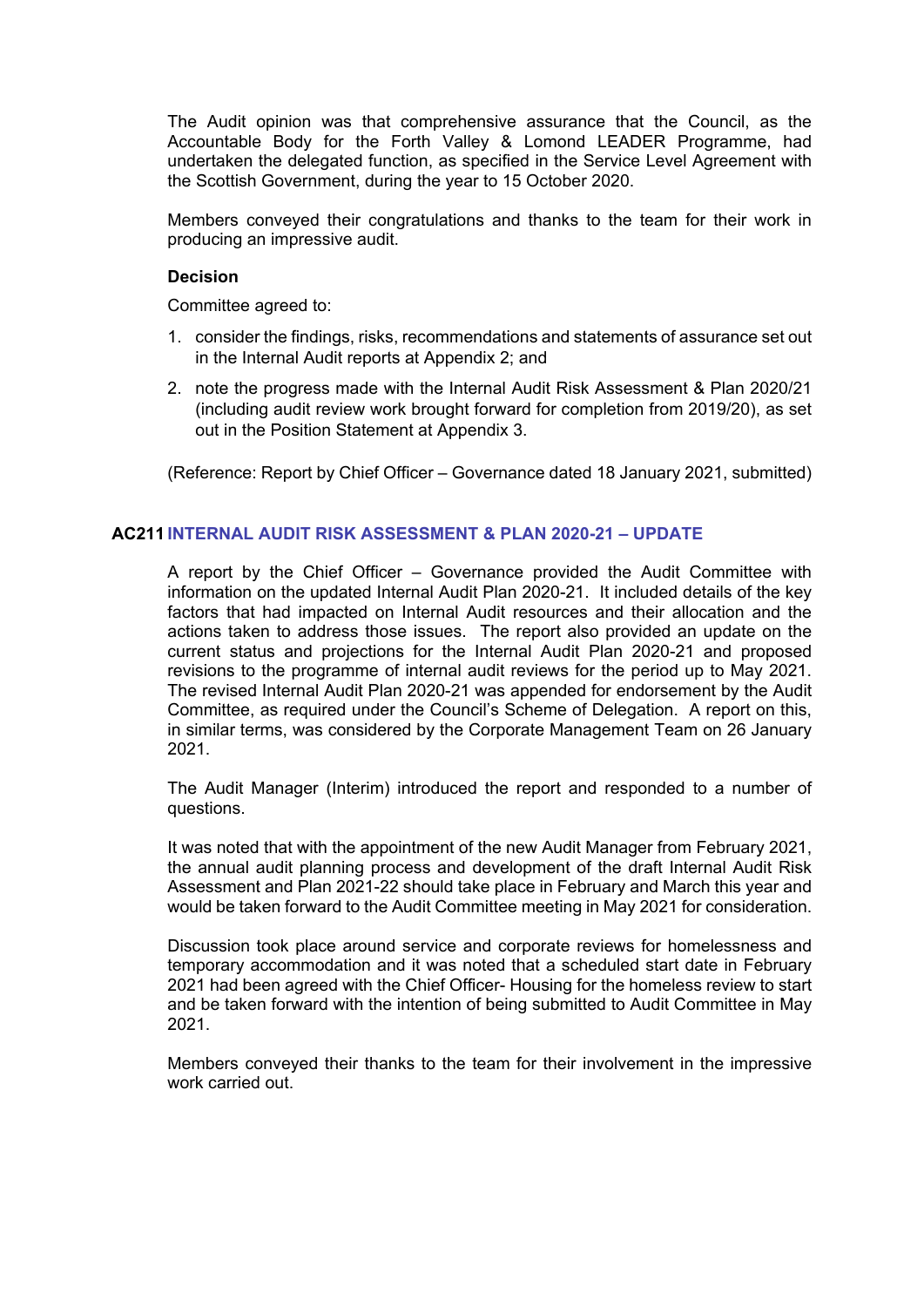# **Decision**

Committee agreed to:

- 1. note the factors that have impacted upon Internal Audit resources and the delivery to date of the Internal Audit Plan 2020-21, and actions taken to address those issues;
- 2. note the current projections for Internal Audit resources and for the completion of internal audit reviews within the revised Internal Audit Plan 2020-21;
- 3. endorse the revised Internal Audit Plan 2020-21 and revised programme of internal audit reviews for the period up to May 2021, as noted at Appendices 1(a)-(b); and
- 4. note the intention to bring forward the draft annual Internal Audit Risk Assessment and Plan 2021-22 to the Audit Committee meeting on 27 May 2021 for endorsement.

(Reference: Report by Chief Officer – Governance dated 18 January 2021, submitted)

# **AC212 INTERNAL AUDIT: EXTERNAL QUALITY ASSESSMENT**

A report by the Chief Officer – Governance provided an update on the arrangements for the 'external quality assessment' of the Council's internal audit arrangements, under the framework of reciprocal assessments overseen by the Scottish Local Authorities Chief Internal Auditors Group; and to ask the Audit Committee to reaffirm approval for the continued participation of the Council's Internal Audit team in those arrangements for the scheduled period to 2023.

The Committee originally received a report on 23 January 2014, proposing that the Council's Internal Audit team should participate in the arrangements under development at that time by the Scottish Local Authorities Chief Internal Auditors Group. The Committee provided agreement in principle for such participation.

The Audit Manager (Interim) introduced the report and responded to a number of questions.

The next scheduled External Quality Assessment Review of the Council's internal audit arrangements would take place in 2022 and would be undertaken by the Chief Internal Auditor of Inverclyde Council. The Council's Audit Manager would carry out the review of North Lanarkshire Council's arrangements in 2023.

# **Decision**

Committee agreed to:

- 1. note the information on the arrangements for the 'external quality assessment' of the Council's internal audit arrangements, under the framework overseen by the Scottish Local Authorities Chief Internal Auditors Group;
- 2. reaffirm its approval for the continued participation of the Council's Internal Audit team in the reciprocal 'external quality assessment' arrangements for the period to 2023;
- 3. note the continued participation of the Internal Audit team in these arrangements will promote compliance with statutory obligations and the requirements of the Public Sector Internal Audit Standards on 'externally validated self-assessments'; and